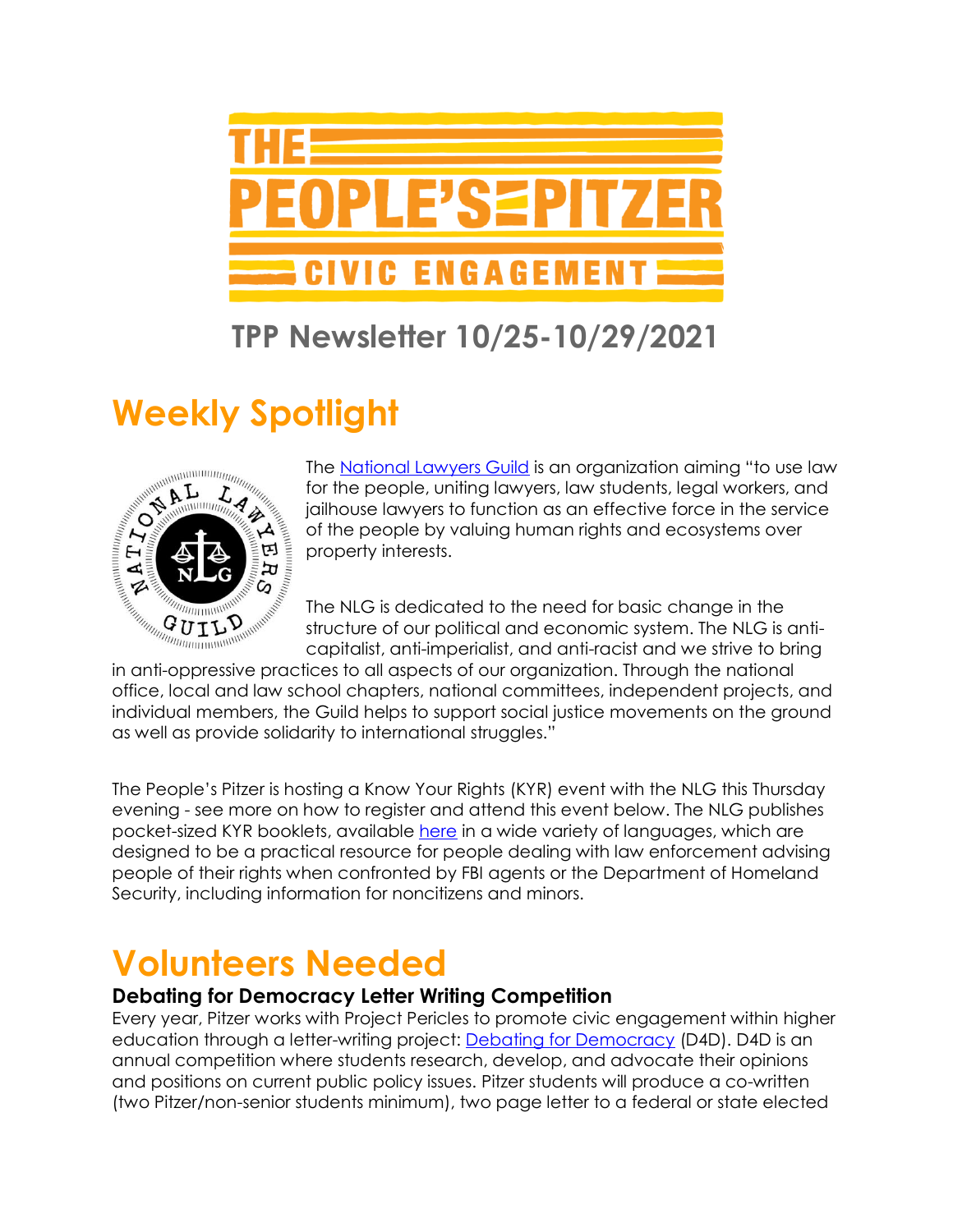official advocating for a legislative response to a current issue. The primary goal of D4D is to inspire and encourage all participants to become successful and resourceful advocates in their community. Out of the thirty Periclean institutions, five winning teams will be selected to receive \$500 towards mobilizing on their issue back at their home college the following year.

Interested in participating? Learn more about participating in this competition by reviewing the Request for Proposals (RFP) [here](https://drive.google.com/file/d/1l-2bH00Sbyn9_FxA-j7HVGQgs8Zd2w0S/view?usp=sharing) and we have created a rubric based on the RFP to guide letter writing [here.](https://drive.google.com/drive/u/1/folders/1Mra8zjcQ3qfLdgs1VEx9o7WKGUZn29I8) Letters are due in March 2022 but we recommend getting started as soon as possible. You can view previous winning letters [here](https://drive.google.com/drive/u/1/folders/18tiBphFq-Lrhr2OoR77evntyGY8dxgfY) as well as a helpful infographic we have created here. TPP will host a letter-writing workshop next month to assist student interested in participating. If you need more information, please reach out to [aneuburg@students.pitzer.edu.](mailto:aneuburg@students.pitzer.edu)

# **October Events**



#### **October 28 @ 5:30 pm: National Lawyers Guild Know Your Rights**

Virtual Event - [Register here](https://pitzer.zoom.us/meeting/register/tZctduCrqz4sHtFmdOGGynkBQnbO9-U6R3rZ)

The People's Pitzer and Direct Action (both programs of the Community Engagement Center at Pitzer College) have joined forces to host an important event which highlights the intersection of policy, direct action support, and the legal/criminal justice system. Please join us in attending our event with the National Lawyers Guild of Los Angeles for training on legal rights for protest and other potential encounters with law enforcement. Students, faculty, staff, and community members are welcome to attend this free and public event. This training will be focused on legal protection and awareness to prevent criminalization when

possible. For more information, contact [immediate\\_action@pitzer.edu.](mailto:immediate_action@pitzer.edu)



Did you miss our *College for All Organizing*  distinguished panel event on October 13th? Watch the [recording](https://youtu.be/l1gOV8QKwfQ) of the College for All Organizing plenary discussion featuring Pitzer Emeritus Professor Jose Calderon, Pitzer Latin@ Studies & Sociology senior Melanie Andreo, Pasadena Unified School District Director of Pupil Resources Cesar Casarrubias, Chaffey High School Social Science Teacher and Oscar Segovia, and Pomona Education

Coalition member Fabian Pavon to discuss the ways in which they organized at their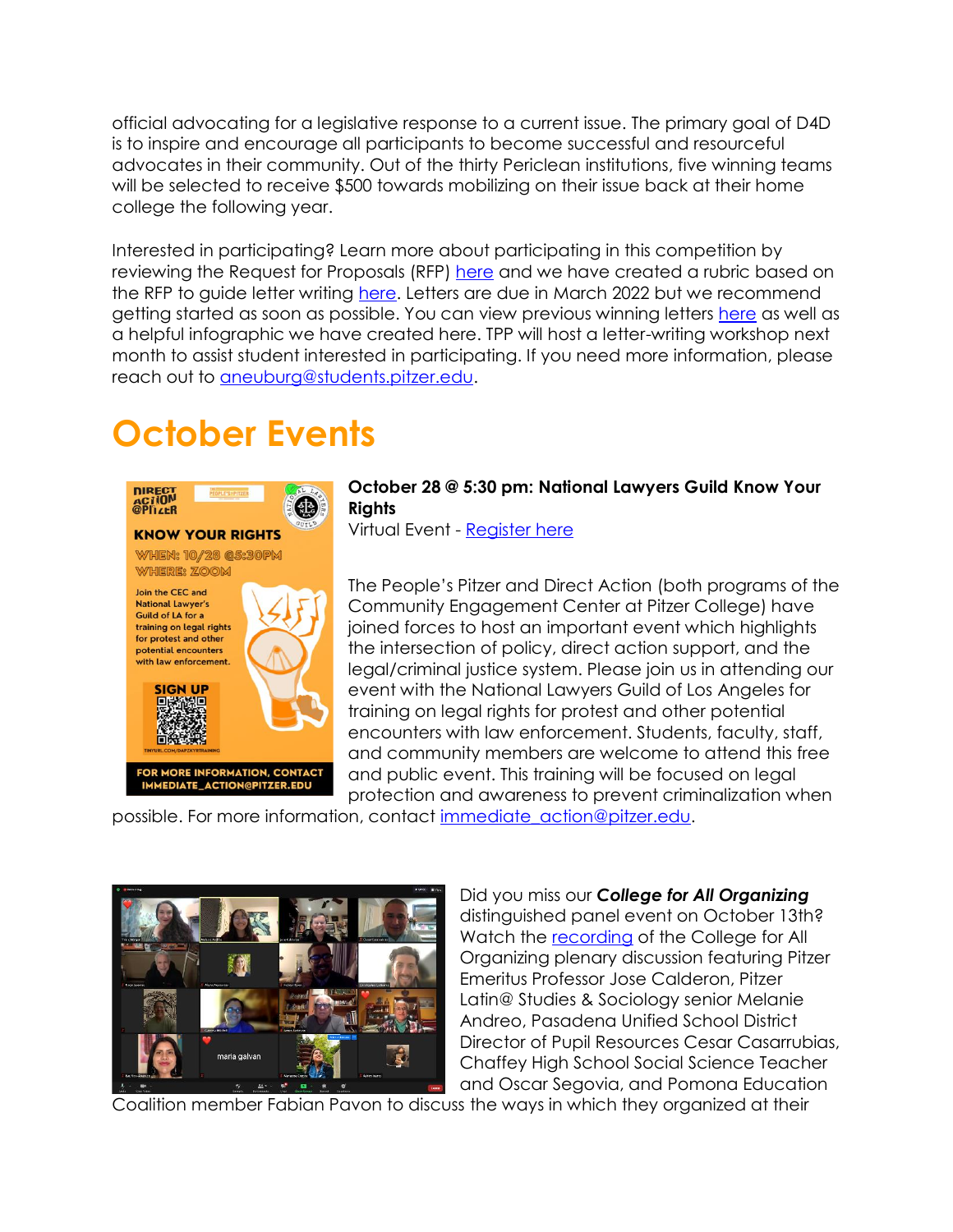schools and districts, local communities, and at the state capital to succeed in passing ethnic studies requirements for K-12 education in the state and the fight for college access.

## **Save the Date**



### **Tuesday, November 9 @ 6-7:30 pm: Trans Policy and Rights with Joanna Atzerbaum-Chang**

Register to attend [Virtual Event](https://pitzer.zoom.us/meeting/register/tZMpcOqqpjkqGNOQfZbI4OpPLnVfXtwN2yiX)

Please join us for our first event of November for The People's Pitzer featuring a panel discussion with  $Q$  & A. This panel will feature PZ alum Joanna Atzerbaum-Chang (formerly with the Trans Latina Coalition), Keck Science Professor and Chair of the Trans Awareness Planning and Support committee (TAPAS) at Pitzer College Nancy Williams, and another guest (TBD) for a discussion on trans policy and rights at the institutional level, at the state level in California, and beyond.



#### **Thursday, November 18 @ 5:30pm-6:45pm: Workshop with Dana Nothnagel**

Register to attend [Virtual Event](https://pitzer.zoom.us/meeting/register/tZ0qduyprTIiG92rooA7fQbXoUUFmreBoidw)

Dana was born and raised in Illinois and graduated from Pitzer College in 2019 with a degree in Political Studies. After graduation she accepted a fellowship with the Capital Fellows Executive Fellowship program in Sacramento, CA. She was placed at the California Research Bureau, an advisory agency that provides non-partisan, confidential research to the Governor's Office and Legislature. After completing her fellowship, she moved to the California Governor's Office of Planning and Research where she conducted research on

the economic impact of national security investment in California communities. Dana now serves as the Program Coordinator for the California Grants Portal, a new website focused on making over \$20 billion in State funding opportunities accessible to all Californians. Dana is eager to help Claremont students understand the impacts they can have on the lives of 40 million Californians through a career in California's capital.